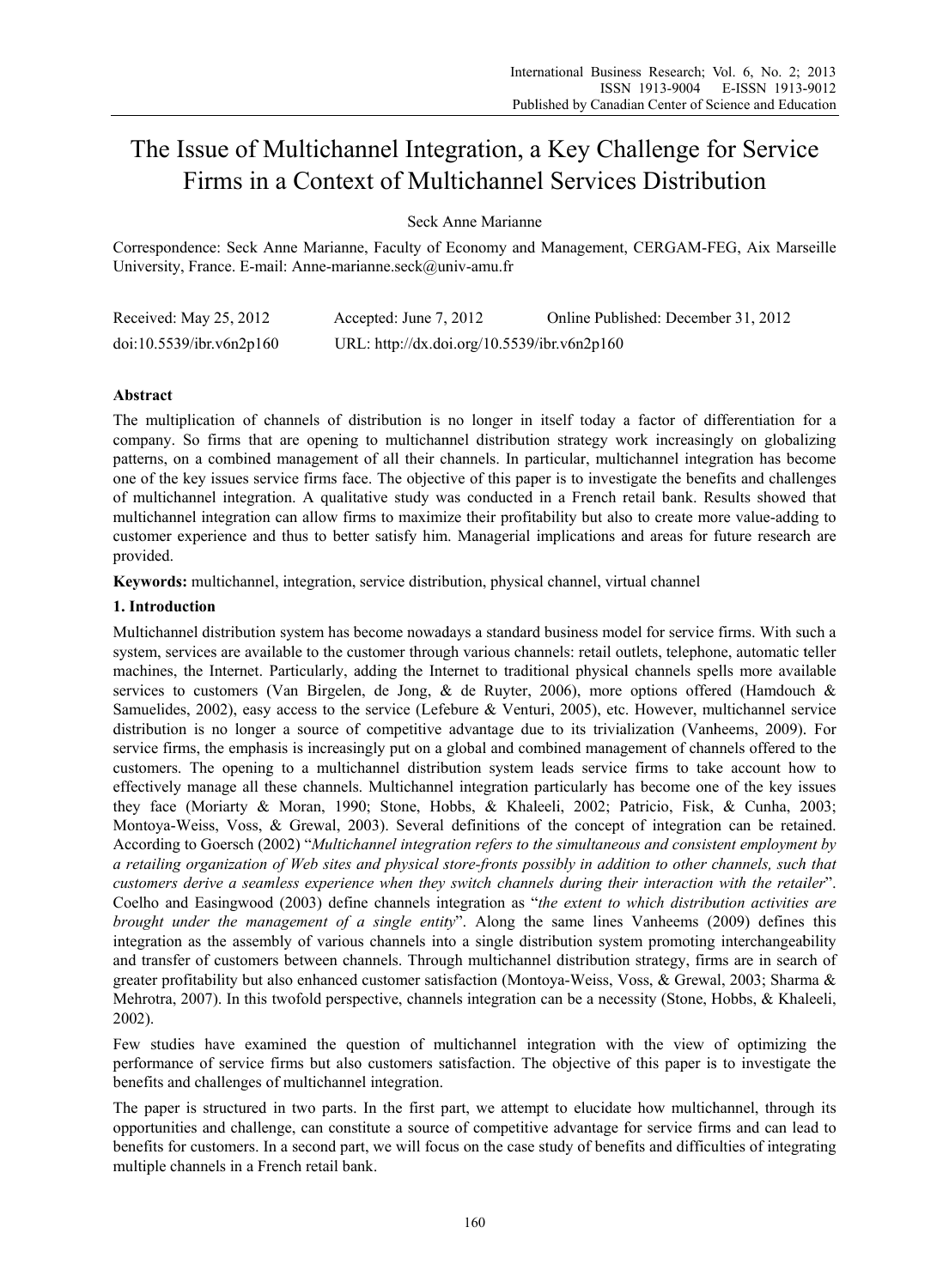## **2. Multichannel Integration: Opportunities and Challenge**

Given the business model that multichannel distribution system has become, the emphasis is increasingly put on a global and combined management of channels offered to the customers through the ideas of coordination and integration of channels. Coordination and integration of channels have become key issues for firms. Indeed, as noted by Gazay Xavier, the manager of Customer Relationship Management (CRM) at Accenture (France), in a "Direct Marketing" interview (2002) "*the adoption of multichannel was done for a number of firms by addition of successive channels without real global integration*". These companies get in touch with customers via a channel, such as a call centers or the Internet some of them to keep up with times, afterward only, and gradually, they think about channels integration. Few companies have worked on globalizing patterns. So this can so give rise to:

- risks of channel conflict arising from a lack of convergence of roles and coordination between channels (Stone, Hobbs, & Khaleeli, 2002; Payne & Flow, 2004),

- a lack of potential synergies between channels (Coelho & Easingwood, on 2003) leading to additional costs instead of cost-savings,

- a fragmented vision of the customer,

- a relatively long and costly learning period.

Firms are now increasingly wondering how to integrate multiple channels (Moriarty & Moran, 1990; Stone, Hobbs, & Khaleeli, 2002; Patricio, Fisk, & Cunha, 2003; Montoya-Weiss, Voss, & Grewal, 2003).

*2.1 Multichannel Integration: Towards Cost Savings and Greater Profitability* 

Adopting a multichannel distribution strategy responds to the desire of firms to maximize their profitability (Dabholkar, 1996). The choice of "click and mortar" strategy, with the addition of the Internet to physical channels, gives them this opportunity. They can now make their products and information available anytime, anywhere at a lower cost including lower distribution and transaction costs. However, the use of multiple channels of distribution has led firms to organize and manage every channel, develop strategies, invest in technologies and processes, constitute customer databases (Neslin & Shankar, 2009; Seck, 2010), etc. All this implies heavy investments and force firms to think about ways to make this multichannel distribution system as efficient and effective as possible. The search for synergies and complementarities between channels has become pivotal for firms. Multichannel integration is a means to achieve this aim (Payne & Flow, 2004; Neslin & Shankar, 2009; Seck, 2010; Seck & Philippe, 2013). Indeed, the process of integration is often associated to the concept of synergy particularly in the strategic and marketing approach (Poirel & Bonet Fernandez, 2008). Synergies may appear in two forms: the achievement of economies of scale and additional income. Firstly, through sharing the same processes, technology, marketing and communication policies, …multichannel integration allows firms to benefit from the effect of synergy and complementarity between channels through which economies of scale can be achieved (Stone, Hobbs, & Khaleeli, 2002; Payne & Flow, 2004). Today, for example, retail banks take advantage of complementarity between branch and telephone banking for relieving agency's advisers from low value-added activities to enable them to focus on high value-added activities such as consulting and sales. On the other hand, multichannel integration by enabling the sharing of customer data between channels, allows firms reach a vast majority of customer segments and therefore to maximize sales opportunities for greater profitability (Collart & Lejeune, 2001, Stone, Hobbs, & Khaleeli, 2002; Payne & Flow, 2004). Moreover, multichannel integration, through a more coordinated management and a more global vision of all the channels, allows a better perception of the real profitability of each channel (Seck, 2010). It enables a more effective and efficient allocation of resources within and between channels (Stone, Hobbs, & Khaleeli, 2002) with a faster return on investment. Finally, a relationship is established between integration and performance. Researches in logistics (Fabbe-Costes & Jahre, 2008; Fabbe-Costes, 2010) showed a positive impact of logistic integration on five categories:

- Logistic performance: control/reduction of the logistic costs, respect and speed of deadlines, etc.
- Commercial performance: Fast answers to a client request, increased sales & market share, etc.
- Financial performance: Increased margins, profitability, improved cash-flow, etc.
- Strategic performance: competitiveness, flexibility, adaptability.
- Performance in sustainable development: ecological plan, social plan, etc.

Although successful multichannel integration results in cost savings and greater profitability, this cannot be achieved without having to face a certain number of challenges. Thus, as pointed out by Stone, Hobbs, and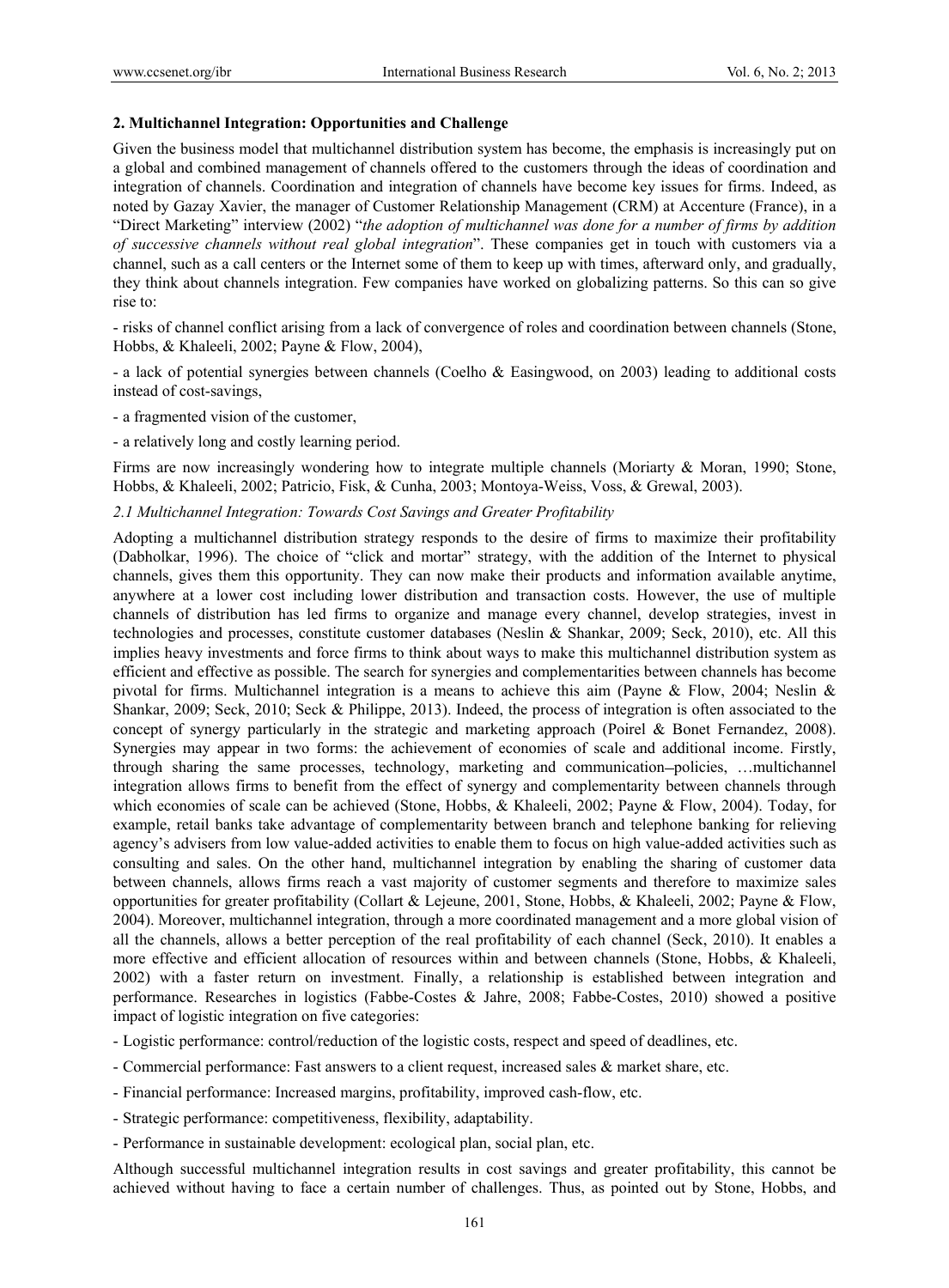Khaleeli (2002) this means overcoming a number of issues such as:

- Unifying different systems with very different data models,
- assembling and standardizing data resulting from multi-interactions between channels and the customer,
- invest heavily in technologies and strategies which we don't necessarily see the benefits,
- from reducing or abolishing certain organizational barriers.

## *2.2 Multichannel Integration from Customer Perspective: Customer Satisfaction and Loyalty*

In a context of multichannel distribution, given the mix of channels available to them, customers increasingly adopt a multichannel behavior (Belvaux, 2006) by combining or alternating traditional channels and alternative channels depending on their needs. For example, the adoption by firms to a "click-and-mortar" strategy brings multichannel customers to move from the store (or the physical selling point) to the website and vice versa during the different stages of their decision-making process. This behavior allows the customer to benefit from the advantages of every channel (Patricio, Fisk, & Cunha, 2003). By opting for such a strategy, firms significantly increase customers' perception of the value of service. Indeed, adding the Internet to traditional physical channels spells more available services to customers (Van Birgelen, de Jong, & de Ruyter, 2006), more options offered (Hamdouch & Samuelides, 2002), easy access to the service (Lefebure & Venturi, 2005), etc. Similarly, the coupling of channels such as the Internet and call-centers are highly convenience for customers who can proceed to all operations from their computer (Patricio, Fisk, & Cunha, 2003). The customer thus benefits from the complementarity and the existing synergies between traditional channels and virtual channels. Potentialities offered by technology channels such as the Internet "*exacerbate the need of integration and coordination*" between channels (Monnoyer-Longé & Lapassouse Madrid, 2007). Multichannel integration aims at providing customer with a consistent and seamless service experience as he easily shifts to another (Montoya-Weiss, Voss, & Grewal, 2003) which is likely to lead to a higher level of customer satisfaction (Sousa & Voss, 2006; Rosenbloom & al., 2007) promoting a long term relationship (Payne & Flow, 2004) based on trust. Perception of higher level of integration is associated with better service levels (Sousa & Voss, 2006). Besides, multichannel integration, particularly to technological level, provides to the service firm with increased knowledge of multichannel customer behavior by allowing the tracing of the customers path across the different channels. This allows firms to propose offers more adapted to the needs of the customer, or even to anticipate the latter's needs. Multichannel integration is thus a crucial element of customer relationship management (Peppard, 2000).

In distribution research, a positive relationship is established between the economic value of customer and its multichannel behavior. Similarly, studies by researchers as well as practitioners in the financial services sector as well as in the retail sector, demonstrate that the customers using multiple channels spend more and that they are much more profitable than mono-channel customers (Stone, Hobbs, & Khaleeli, 2002; Dholakia, Zhao, & Dholakia, 2005; Venkatescen & Kumar, 2005). The multichannel customer is potentially a more attractive, a more active and even a more faithful customer. A study by Vanheems (2009) shows that multichannel customers shopping in store and website of "click and Mortar" company spend more time on the Internet (51.91 hours per month) than those shopping only in the store (36.01 hours per month). In addition, these customers have a higher purchase frequency (once a month against a little more than once per quarter for customers remaining faithful to the store). As customers increasingly adopt a multichannel behaviour and considering their economic value, the interest of firms is thus, to focus on making multichannel customers service experience as an uniform and satisfactory experience.

## *2.3 How to Integrate Channels?*

If the opportunities offered by multichannel integration are commonly accepted, little is known about how to get there (Goersch, 2002). Firms are forced to move from one strategy to another. Goersch (2002) points out to six elements necessary for multi-channel integration that provide with customers more confidence, convenience, control, assistance and greater customization as well as a perception of a sense of safety:

- **Integration of branding across channels**: using the same brand name, logo, slogans and colors and images, etc., can increase customer perception of the association between channels, this entailing for a greater confidence.

- **Integration through cross-promotions between channels** in order to facilitate and enhance the customers' perception of the association between channels. For example, in the bank sector, the branch, through advisers, is the most effective channel to inform and encourage customers to use remote channels such as online banking. Also with online banking, the customer should be able to find information concerning alternative channels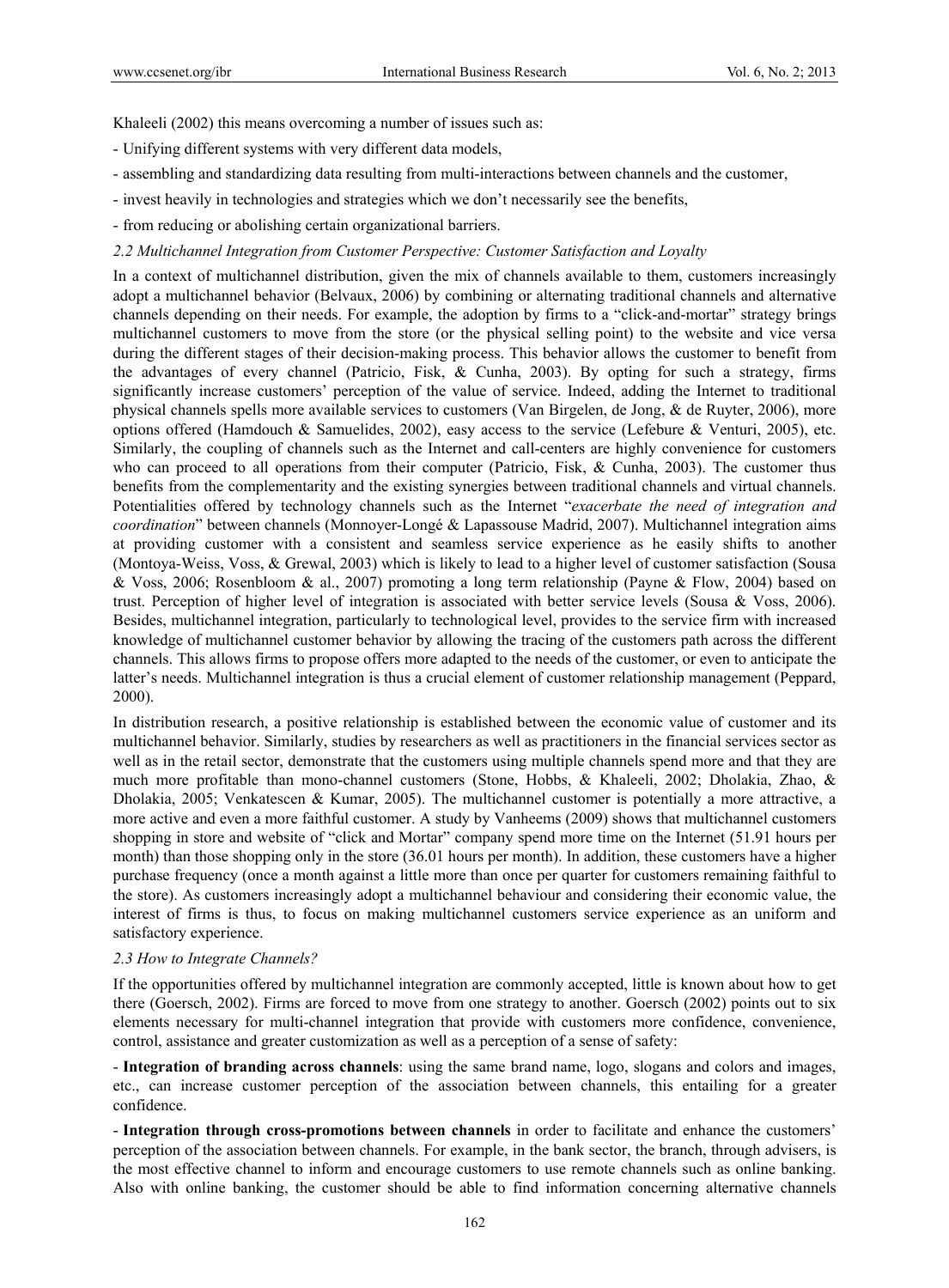(address, opening hours of branches, phone number of platform, etc.).

- **Integration through consistency across all channels** at the level of the selection of available products, price policies, promotions, customer assistance, etc.

- **Logistic integration**: it appeals for example through the possibility given to the customer to return to the store a product purchased online or to be able to cancel a service subscription made online in physical channel. Logistic integration also provides multichannel customer with more convenience and a greater sense of control. Logistic integration "*is motivated by the need to streamline the management of operations and to successfully provide quality service to customers*" (Fabbe-Costes, 2010).

- **Channel-specific capacities**: In multichannel distribution context, each of the channels used by the customer can be a source of added value for the latter. The value added by technologies such as the Internet especially lies in their accessibility and convenience. On the other hand, the value-added by traditional physical channels consist of advice, contact personnel availability and customer focus. The integration of the specific capacities of channels is tantamount to capitalizing on the various strengths of every channel to provide each customer segment, depending to his or her favorite channels, an overall satisfactory experience.

- **Information management**: Each customer contact though channel allows the company to collect information on the latter. Integrating all this information allows the enterprise to learn more about customer behavior, to have a single consolidated view of customers in order to offer the right product or service, to the right customer segment, at the right time and via the right channel. Integration of the information collected will ultimately improve channels profitability and products or services offered. Effective management of information plays an essential role in the customer relationship management (Peppard, 2000).

The importance given to each of these requirements will depend on market conditions, organizational capacities, the type of products or services sold, etc. The multichannel integration often requires from companies significant revisions at a strategic and organizational level. As noted by Fabbe-Costes (2010), integration may involve several interrelated components: flows (financial, physical and informational), processes (operational, project management, support), systems and technologies, organization actors (interaction, coordination, collaboration, cooperation between individuals, teams, functions of the organization), etc.

## **3. Multi-channel Integration in a French Bank**

#### *3.1 Methodology*

To improve our understanding of the concept of multi-channel integration, its opportunities and challenges for the company, we shall study an iconic sector of multi-channel distribution: the banking sector. Banking sector remains the post advanced industry in the implementation of multi-channel system (Seck, 2010). A field study was conducted in a French retail bank.

Semi-structured interviews were first conducted with experts from the bank (12 experts in total) involved in multi-channel distribution of banking services, followed by interviews with clients using multiple channels in their relationship with the bank (15 customers in total comprising 8 men and 7 women aged between 25 to 45 years). Each interview was fully transcribed. We then performed content analysis with the data collected.

The results that emerge from this field study are presented below.

#### *3.2 Results*

## 3.2.1 Multichannel Offer of Banking Services

According to experts interviewed "*a channel can be defined as a means (human or technical) ensure an interactive relation Bank /client-prospect, with a certain level of skills or features, and with means or resources (tools and IT processing, premises, procedures, media of communication), allowing to concretize a provision of a service* ". If we retain the definition proposed by the bank, we can distinguish a variety of channels of distribution available to the customers: branch networks, online banking, telephone banking, ATM, etc. These channels play an intermediary role in the relationship bank /customer and use different media (face-to-face, physical, paper ...) and media (voice, SMS, site Web, email, mail, etc.).

## 3.2.2 Steps towards Multi-channel Integration

Under the threat of cannibalization between channels, of the higher cost functional channels, of the requirements of profitability and customer satisfaction, the issue of the bank is to look for synergy and complementarity between channels.

#### *An integration of the various channels at the level of the "customer financial information"*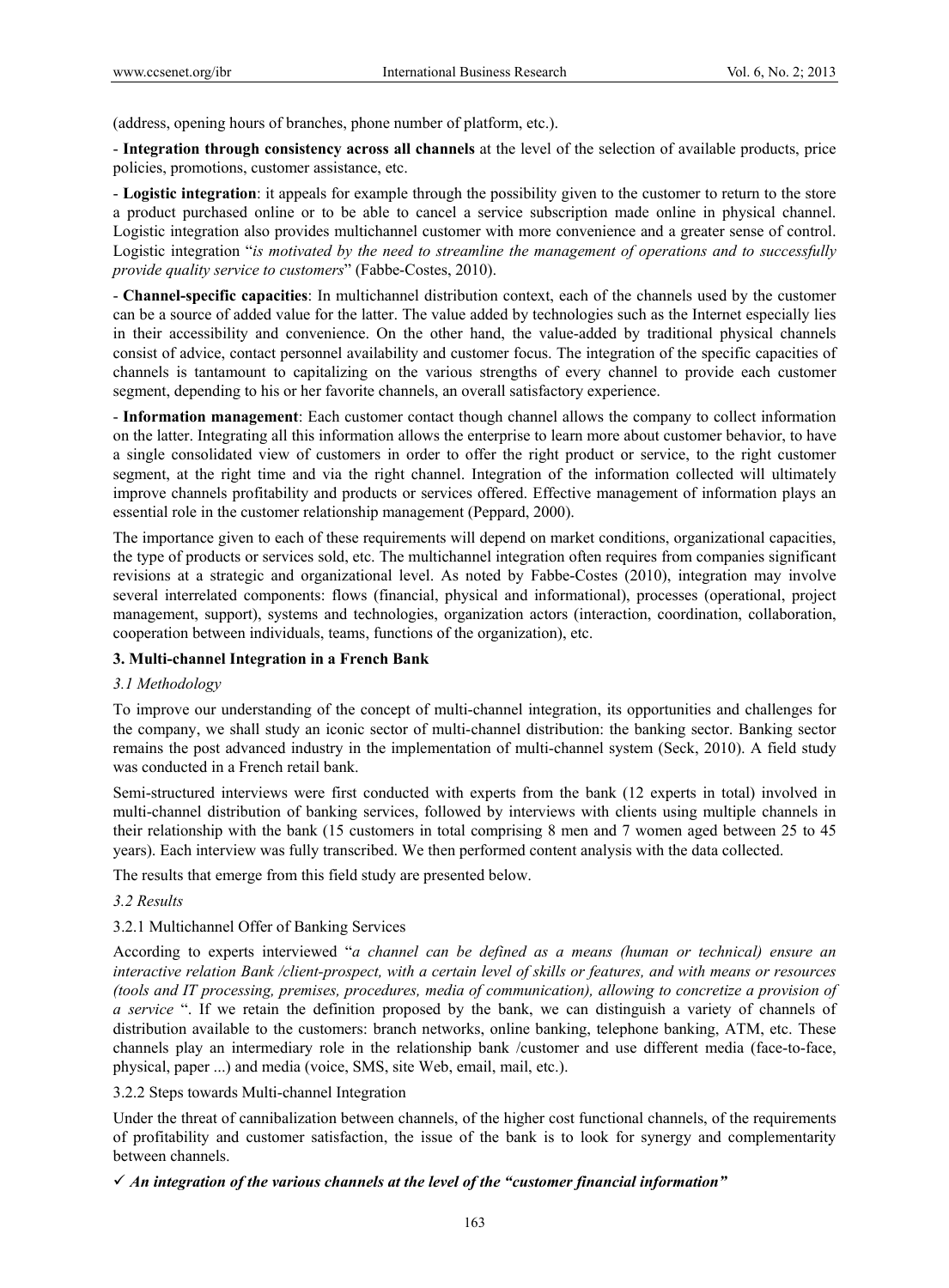The opportunity given to customers to receive the service through several entrances or channels brings about the need for effective management of the information that passes through the different channels. It appears from our interviews that all service distribution channels are connected to a common database that centralizes all the information running through in each channel. All channels have the same information about the customer at the financial level. Branch and telephone advisers also share the same work tool named EMACO: a customer relationship tool. EMACO is "*a client commercial database that includes commercial information about customer used and shared in real time by all employees of the bank who interact with customers in face-to-face or by telephone*". It is a commercial relationship management tool that allows tracing of customer sales (eg: commercial propositions made to the customer, sold products), reasons for contact, etc.

## **A certain synergy between channels**

As underlined by one of the experts interviewed, "*the profitability of channels cannot be achieved without the search of synergies and complementarities between channels*". So at a technological and logistic level, the bank is willing to integrate the different channels in order to benefit from complementarities and synergies between channels.

So at the level of the functioning and of organization of channels, there is a certain synergy between:

- The bank's phone platform and branch: whenever branch advisers are overwhelmed, the phone platform relieves them by taking over their call. This allows the advisers to focus on their commercial activity. Thus, the platform has online the schedule of branch's advisers to take down customers' appointments.

- Online banking and phone platform: the bank can now remote handle subscriptions of product and services totally thanks to a good interaction and coordination between these two technological channels.

## 3.2.3 Customers and Multi-channel Integration

According to questioned customers, the importance of the multichannel integration in their global satisfaction is apparent. This integration in a customer perspective is perceptible through:

 **The overall consistency between channels** at an informational, a transactional and the communication level around channels.

It refers to the customers' perception of logical harmony between the different channels. This coherence can be reflected in various manners: through the degree in which the customers perceive the uniformity of the information received through channels, their perception of the good communication made by the bank around channels, etc. The knowledge of channels available to them and their functionality are most likely to guide customers' choices according to their needs, which will positively impact satisfaction. As Poirel & Bonnet Fernandez (2008) noted, consumers are winners when they become informed users of the various existing channels.

#### **Choice of channels**

This refers for customers to the width and the freedom of choice of channels. Customers expect to obtain the desired service at any point of contact. Constraints in the choice of channels affect the uniform vision that multi-channel customers have of their global experience through channels (Helfer & Michel, 2006).

## *3.3 Discussion: Bank Challenges*

In the context of bank shifting to multichannel distribution, a number of issues were raised by experts and their customers interviewed mainly revolving around issues of integration and coordination of all channels.

#### **The need to ensure continuity of service across channels**

Interviews reveal non integration of channels at informational level in other words not all information is readily available in all channels. The integration of distribution channel is harder to implement than the integration of financial information channel is. For example bank advisers cannot monitor whether a customer has made an online credit simulation. A customer who has taken an online subscription has to finalize the dealing at his branch by filling in a whole new form which tantamounts to saying online subscriptions are a complete waste of time.

Considering the behavioral evolutions of the customer and the weaknesses of the communication systems, the challenges banks are facing are many:

- There is the need for more confidentiality, identification, customization, advice and interactivity in online banking system.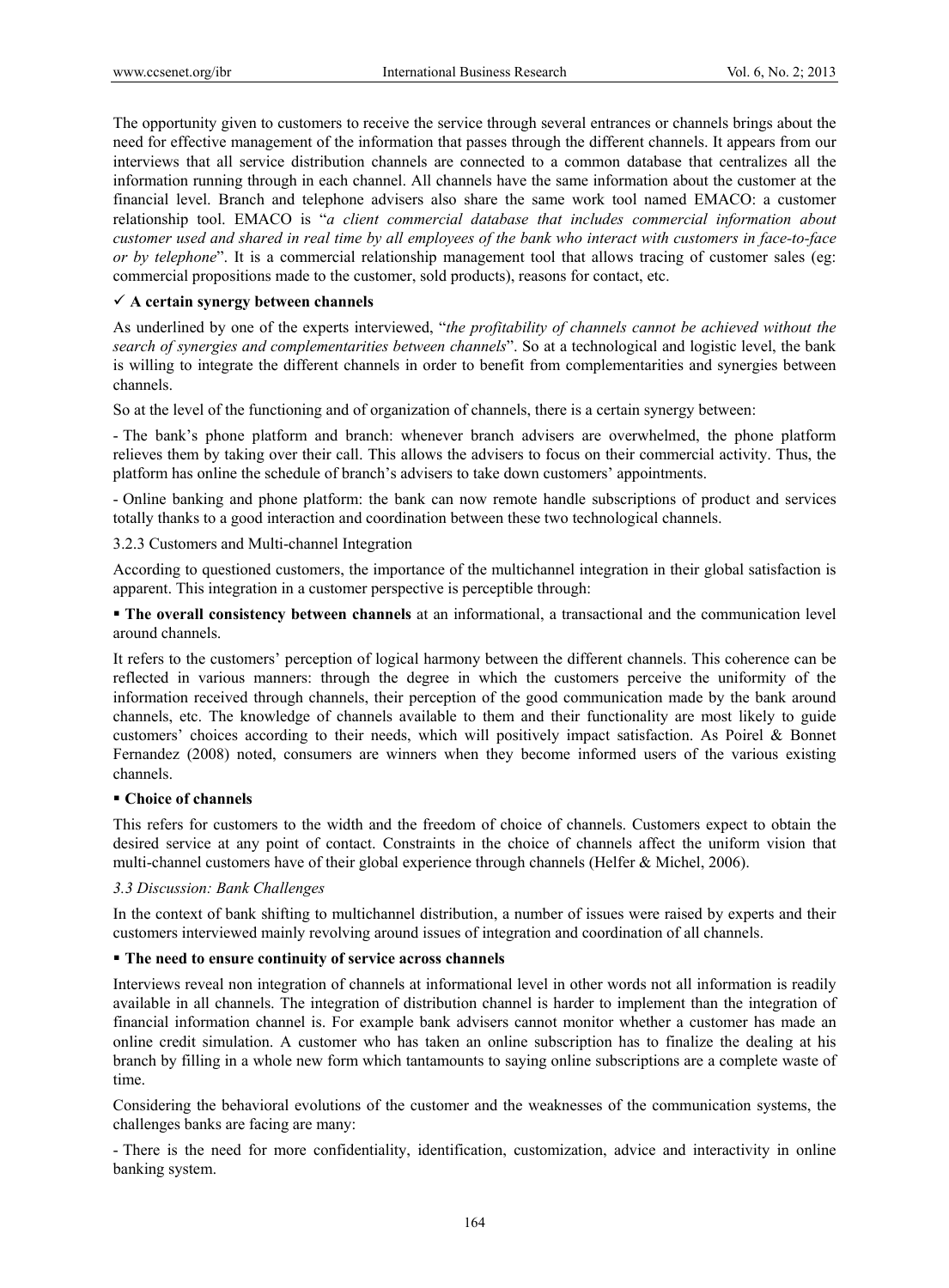- There is a need to acquire equipment, infrastructure and information technology allowing to foster the link between the Internet channel and the agency and to take greater advantage of the synergy effect between these two channels.

## **The necessity of a multi-channel global vision downstream the organization**

We also note at the level of the decision-making functions (marketing, communication function, etc.) that branch network employees suffer from a lack of multi-channel global vision. For example in a commercial plan of action all the existing channels are not necessarily taken into account. As noted by a person in charge of the channel "*the bank actors have more the reflex of face-to-face encounter than the other channels*". With such organization, only a separate vision of channels is made, which makes difficult the coordination of channels. Some drawbacks are underlined by a contact personal of bank (advisers) as "*customers who inform themselves their adviser of a promotional offer received by another channels* ", or "*the fact that for key commercial actions", all the channels do not relay the information*".

The multichannel integration cannot be implemented without organizational changes. For any action (marketing, commercial, communicational, etc.), workers of all department have to work together. This is likely to bring each actor to have a multichannel reflex for more coordinated and thus more efficient actions across channels, which will give the customer a coherent view of supply and therefore a consistent overall multi-channel experience across channels.

#### **Branch: vector of multi-channel integration**

Given the complexity of use the channels and variety of channels, services firms have to teach customers how to use them properly. Advertising the existence of channels is not enough, they have to be shown how these channels can response their needs in the most effective and the most efficient way. The tutoring of customers is carried out by contact personnel in branches. Contact personnel, as "crossing point", "welcome point", "place of the council" (Seck & Philippe, 2013), act as the bridge between the client and the other channels and help clarifying the client's role in the use of virtual channels.

Thus, in a context of multi-channel distribution, personal contact in the traditional physical channels may play a pivotal role as a "vector of channels integration" (Vanheems, 2009).

## **4. Conclusion**

In this article, after attempting to define the concept of multichannel integration, we have highlighted the opportunities and challenges of multichannel integration, building on the literature review and a qualitative study on multichannel integration in a retail French bank. In a multichannel context, firms, in search of more profitability and factors of differentiation, work more and more on a global vision of multichannel management. Multichannel integration consists in considering channels of distribution available to the customer not as separate or parallel entities, but as a unique entity that must interact and work for the same purpose: the profitability of the company and the satisfaction of the customer. In this sense, this article has showed that multichannel integration is a means to reach this means. Multichannel integration can be source of competitive advantages by enabling the firm to benefit from the effect of synergies, and complementarities between channels leading to economies of scale and greater profitability. Furthermore, multichannel integration creates value for the customer who has a coherent, uniform and continuous vision of its experience across all channels. Multichannel integration thus can become the guarantee of a greater customer satisfaction and may promote customer retention. For service firms identifying the elements that create value for the customer to increase his satisfaction and retain him constitutes a major challenge for enterprises.

Multichannel integration can be carried out in different ways and through a number of changes in organization both upstream (at strategic, logistical, financial, internal organization level, channels conception, information system, etc.) and downstream (in communicational, technological, marketing level, etc.). In spite of the many difficulties (implementation, technological, organizational, of cost, etc.), the multichannel integration has become a necessity for service firms because the benefits has proven.

This article focused on the opportunities and challenge posed by multichannel integration and on the case study of a French retail bank. The impact of multichannel integration and the way of implementing it, are not the same depending on business sector, organizational form (integrated network vs. contractual or franchise network), organizational capacity. Considering these various parameters and given the relatively small number of studies on this subject, this research point to the prospect of further studies on the interaction between channels and their impact on the optimization of firm performance and customer satisfaction.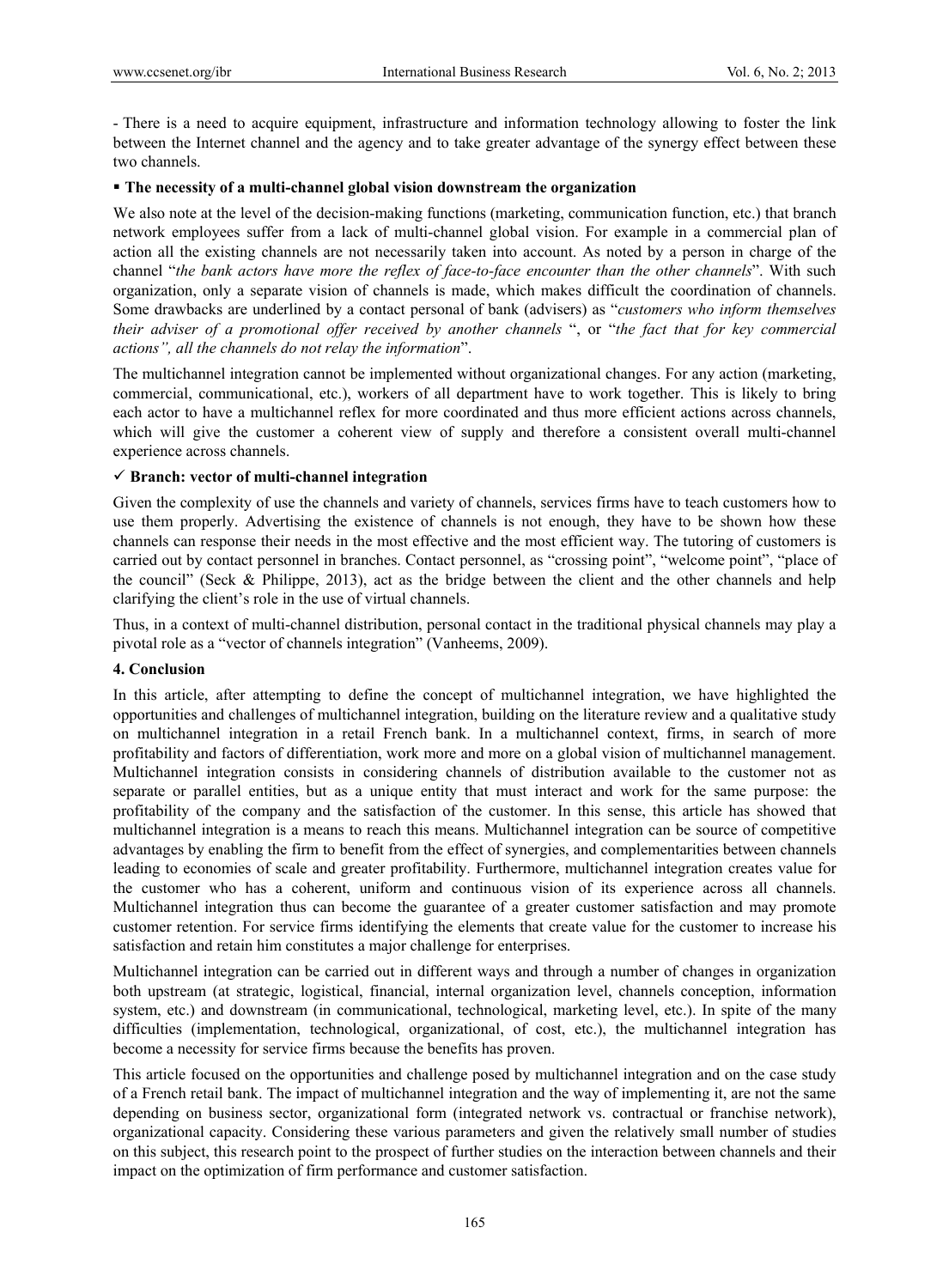#### **References**

- Belvaux, B. (2006). Du e-commerce au multi-canal: les différentes implications d'Internet dans le processus d'achat du consommateur. *Revue Française du Marketing*, *209*, 49-68.
- Coelho, F., & Easingwood, C. (2003). Multiple channels structures in financial services: a framework. *Journal of Financial Services Marketing*, *8*(1), 22-34. http://dx.doi.org/10.1057/palgrave.fsm.4770104
- Dabholkar, P. A. (1996). Consumer evaluations of new technology-based self-service options: An investigation of alternative models of service quality. *International Journal of Research in Marketing*, *13*(1), 29-51. http://dx.doi.org/10.1016/0167-8116(95)00027-5
- Fabbe-Costes, N. (2010). Réussir l'intégration des chaînes logistiques, *Encyclopédie des Techniques de l'Ingénieur*, Traité «L'entreprise industrielle», Rubrique «Mise en œuvre des organisations logistiques», Réf. AG 5 240-4-2010, Paris.
- Fabbe-Costes, N., & Jahre, M. (2008). Supply chain integration and performance: a review of the evidence. *International Journal of Logistics Management*, *19*(2), 130-154. http://dx.doi.org/10.1108/09574090810895933
- Goersch, D. (2002). Multi-channel integration and its implications for retail web sites. *Proceedings of the 10th European Conference on Information Systems*, Gdansk, 748-758.
- Hamdouch, A., & Samuelides, E. (2002). Innovation, concurrence et stratégies d'attraction de la demande dans les secteurs de services liés aux NTIC. In Djellal, F., & Gallouj, F. (Eds.), *Nouvelle économie des services et innovation* (pp.43-67). Paris: L'Harmattan.
- Lefébure, R., & Venturi, G. (2005). *Gestion de la relation client*. Paris: Eyrolles
- Monnoyer-Longé, M. C., & Lapassouse-Madrid, C. (2007). Intégrer les sites Web dans les stratégies: concept et modèle. *Revue Française de Gestion*, *173*, 145-155. http://dx.doi.org/10.3166/rfg.173.145-155
- Montoya-Weiss, M., Voss, G., & Grewal, D. (2003). Determinants of online channel use and overall satisfaction with a relational, multi-channel service provider. *Journal of the Academy of Marketing Science*, *31*(4), 448-458. http://dx.doi.org/10.1177/0092070303254408
- Moriarty, R. T., & Moran, U. (1990). Managing Hybrid Marketing Systems. *Harvard Business Review, 68*(6), 146-155.
- Neslin, S., & Shankar, V. (2009). Key issues in multi-channel customer management: current knowledge and future directions. *Journal of Interactive Marketing*, *23*(1), 70-81. http://dx.doi.org/10.1016/j.intmar.2008.10.005
- Patricio, L., Fisk, R., & Cunha, J. (2003). Improving satisfaction with bank service offerings: measuring the contribution of each delivery channel. *Managing Service Quality*, *13*(6), 471-482. http://dx.doi.org/10.1108/09604520310506531
- Payne, A., & Frow, P. (2004). The role of multi-channel integration in customer relationship management. *Industrial Marketing Management*, *33*(6), 527-538. http://dx.doi.org/10.1016/j.indmarman.2004.02.002
- Peppard, J. (2000). Customer relationship management in financial services. *European Management Journal, 18*(3), 312-327. http://dx.doi.org/10.1016/S0263-2373(00)00013-X
- Poirel, C., & Fernandez-Bonet, D. (2008). La stratégie de distribution multiple : à la recherche de synergies entre canal physique et canal virtuel. *Revue Française de Gestion*, *182*, 155-170. http://dx.doi.org/10.3166/rfg.182.155-170
- Seck, A. M. (2010). L'impact de l'émergence du multi-canal sur la gestion de la distribution des services. *Economies et Sociétés*, Série Economie et Gestion des Services, *11*, 231-250.
- Seck, A. M., & Philippe, J. (2013). Service encounter in multi-channel distribution context: virtual and face-to-face interactions and consumer satisfaction. *The Service Industries Journal*, *33*(3). http://www.tandfonline.com/doi/abs/10.1080/02642069.2011.622370.
- Sharma, A., & Mehrotra, A. (2007). Choosing an optimal channel mix in multichannel environments*. Industrial Marketing Management*, *36*(1), 21-28. http://dx.doi.org/10.1016/j.indmarman.2006.06.012
- Sousa, R., & Voss, C. (2006). Service quality in multi-channel service employing virtual channels. *Journal of Service Research*, *8*(4), 356-371. http://dx.doi.org/10.1177/1094670506286324